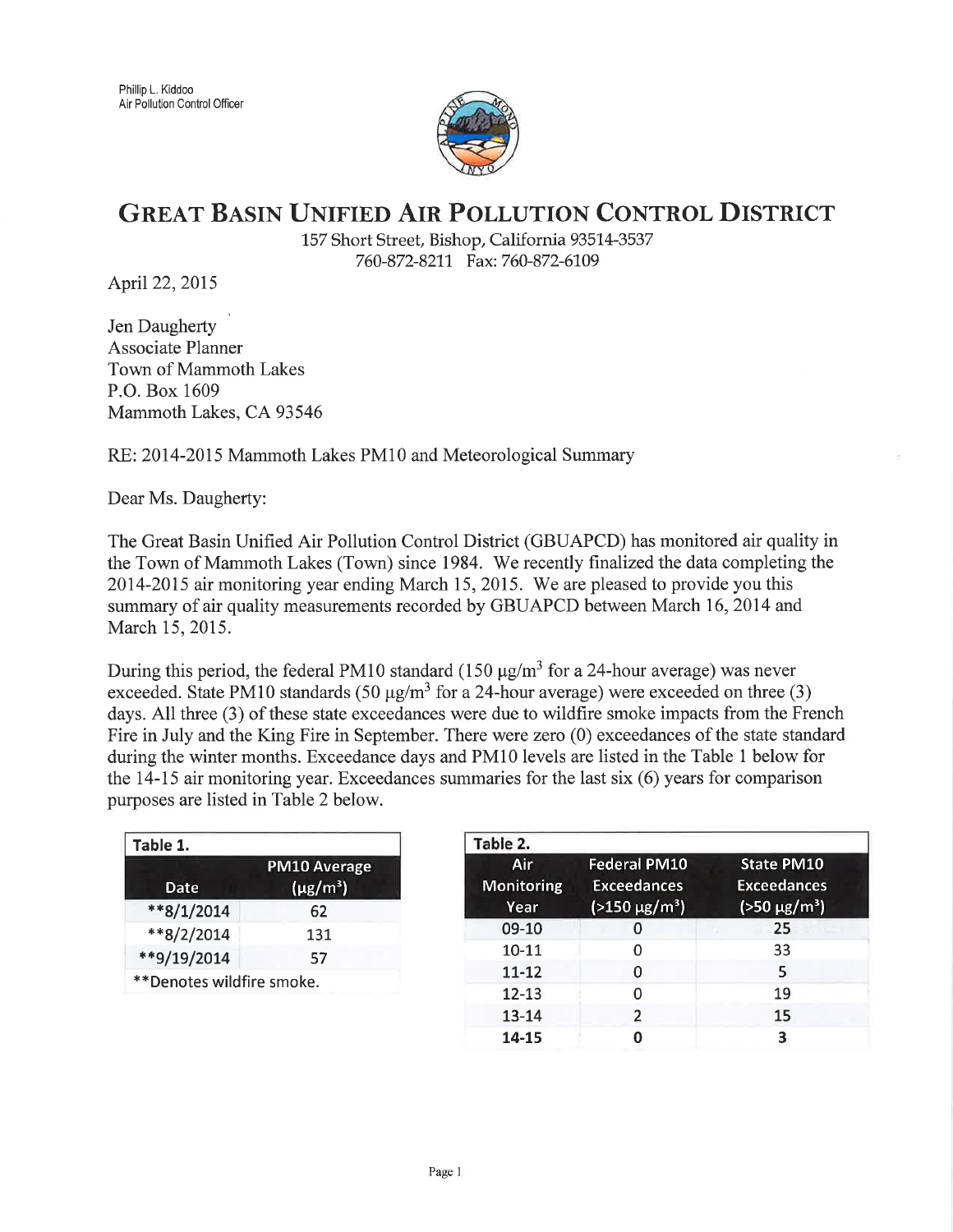The attached graph shows daily average PM10 values during 2014 - 2015 superimposed on values from the previous two (2) years for timing comparison purposes.

Historically, large scale wildfires in the Mammoth Lakes area have been infrequent events. Prior to the Aspen and Rim fires in 2013 and the French and King fires in 2014, the most recent fire impacting the community of Mammoth Lakes at levels surpassing the federal PMl0 standard was the Rainbow fire in1992. Elevated PMl0 levels from wildfire smoke during the summer months of 2014 were the cause of all state exceedances during this monitoring year. Due to prevailing southerly winds during this time of year, smoke impacts to the Town were minimal. The elevated particulate levels above the state standard from these fires occurred due to a change in wind direction from the west and north. Had the prevailing winds not been from a southerly direction during this period, smoke impacts would have been much more severe.

Please contact me with any questions you may have.

Thank you.

Phillip L. Kiddoo Air Pollution Control Officer

Enc.

150422r